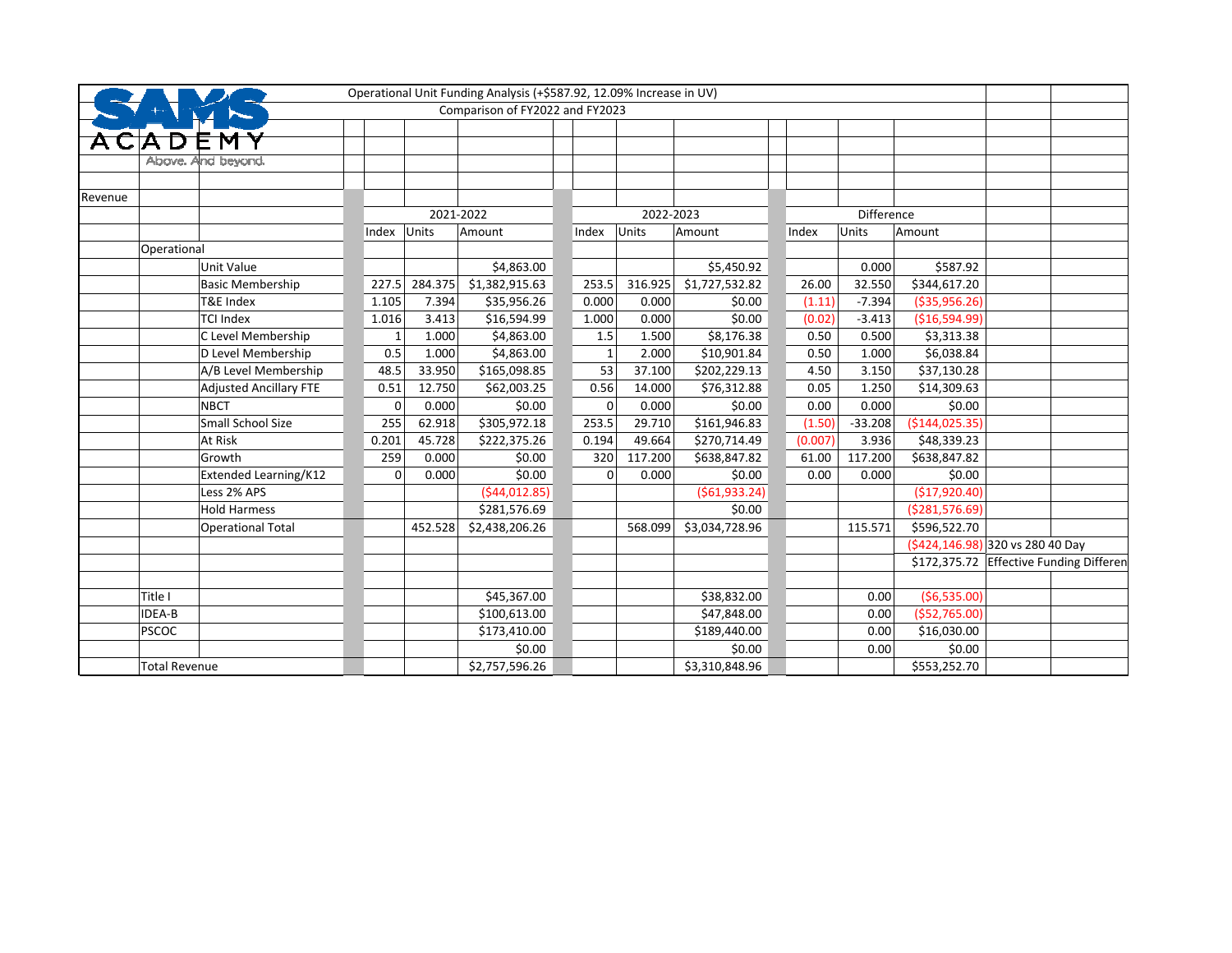### Revised: **5/18/2022**

| <b>FISCAL YEAR 2019 - 2020</b>                                 |           |                  |                  | <b>FISCAL YEAR 2021 - 2022</b>                                        |            |                        |                  | <b>BUDGETED FISCAL YEAR 2022 - 2023</b>                 |             |                  |  |
|----------------------------------------------------------------|-----------|------------------|------------------|-----------------------------------------------------------------------|------------|------------------------|------------------|---------------------------------------------------------|-------------|------------------|--|
| <b>FUNDED MEMBERSHIP</b>                                       |           |                  | 268.5            | <b>FUNDED MEMBERSHIP</b>                                              |            |                        | 227.5            | <b>FUNDED MEMBERSHIP</b>                                |             | 280              |  |
| <b>OPERATIONAL</b>                                             |           |                  |                  | <b>OPERATIONAL</b>                                                    |            |                        |                  | <b>OPERATIONAL</b>                                      |             |                  |  |
| <b>State Equalization Guarantee</b><br>State Flowthrough Grant | 548.987   | 2,440,804        |                  | <b>State Equalization Guarantee</b><br><b>State Flowthrough Grant</b> | 452.527    | 2,438,109<br>28,822.00 |                  | State Equalization Guarantee<br>State Flowthrough Grant | 528.709     | 2,610,582        |  |
| <b>Other Revenues</b>                                          |           | 122,442          |                  | <b>Other Revenues</b>                                                 |            | 32,432                 |                  | Other Revenues                                          |             | $\Omega$         |  |
| Prior Year Cash Carry Forward                                  |           | 955,874          |                  | Prior Year Cash Carry Forward                                         |            | 1,110,937              |                  | Prior Year Cash Carry Forward                           |             | 200,000          |  |
|                                                                |           |                  |                  |                                                                       |            |                        | .                |                                                         |             |                  |  |
| <b>TOTAL AVAILABLE RESOURCES</b>                               |           |                  | \$3,519,120      | <b>TOTAL AVAILABLE RESOURCES</b>                                      |            |                        | \$3,610,301      | <b>TOTAL AVAILABLE RESOURCES</b>                        |             | \$2,810,582      |  |
| <b>Salaries and Benefits</b><br>$FTE = 20.84$                  |           | 1,509,404 62.68% |                  | <b>Salaries and Benefits</b><br>$FTE = 21.32$                         |            | 1,562,497 45.82%       |                  | <b>Salaries and Benefits</b><br>$FTE = 18.19$           |             | 1,635,335 65.23% |  |
| - Instructional                                                | 1,057,466 |                  |                  | - Instructional                                                       | 1,075,251  |                        |                  | - Instructional                                         | 1,154,143   |                  |  |
| - Student Support                                              | 18,178    |                  |                  | - Student Support                                                     | 20,253     |                        |                  | - Student Support                                       | 7,130       |                  |  |
| - Instructional Support                                        | $\Omega$  |                  |                  | - Instructional Support                                               | റ          |                        |                  | - Instructional Support                                 |             |                  |  |
| - General Administration                                       | 117,802   |                  |                  | - General Administration                                              | 126,309    |                        |                  | - General Administration                                | 149,636     |                  |  |
| - School Administration                                        | 202,498   |                  |                  | - School Administration                                               | 232,385    |                        |                  | - School Administration                                 | 187,097     |                  |  |
| - Central Services                                             | 113,460   |                  |                  | - Central Services                                                    | 108,299    |                        |                  | - Central Services                                      | 118,888     |                  |  |
| - Operation/Maintenance of Plant                               | $\Omega$  |                  |                  | - Operation/Maintenance of Plant                                      | $\Omega$   |                        |                  | - Operation/Maintenance of Plant                        | $\Omega$    |                  |  |
| - Transportation                                               | 0         |                  |                  | - Transportation                                                      | $\Omega$   |                        |                  | - Transportation                                        | 18,441      |                  |  |
| <b>Operating Expenditures</b>                                  |           | 898,779          |                  | <b>Operating Expenditures</b>                                         |            | 1,847,804              |                  | <b>Operating Expenditures</b>                           |             | 871,774          |  |
| - Instructional                                                | 235,582   |                  |                  | - Instructional                                                       | 307,298    |                        |                  | - Instructional*                                        | 248,833     |                  |  |
| - Student Support                                              | 27,524    |                  |                  | - Student Support                                                     | 98,423     |                        |                  | - Student Support                                       | 37,425      |                  |  |
| - Instructional Support                                        | 22,242    |                  |                  | - Instructional Support                                               | 82,824     |                        |                  | - Instructional Support                                 | 79,220      |                  |  |
| - General Administration                                       | 87,528    |                  |                  | - General Administration                                              | 97,856     |                        |                  | - General Administration                                | 85,171      |                  |  |
| - School Administration                                        | 5,070     |                  |                  | - School Administration                                               | 10,711     |                        |                  | - School Administration                                 | 1,400       |                  |  |
| - Central Services                                             | 77,385    |                  |                  | - Central Services                                                    | 25,078     |                        |                  | - Central Services                                      | 28,755      |                  |  |
| - Operation/Maintenance of Plant                               | 443,448   |                  |                  | - Operation/Maintenance of Plant                                      | 323,904    |                        |                  | - Operation/Maintenance of Plant                        | 271,914     |                  |  |
| - Transportation                                               |           |                  |                  | - Transportation                                                      | 21,710.00  |                        |                  | - Transportation                                        | 12,475      |                  |  |
| - Capital                                                      |           |                  | ---------------- | - Capital                                                             | 880,000.00 |                        | ---------------- | - Capital                                               | 106,582     |                  |  |
| <b>TOTAL OPERATIONAL EXPENDITURES</b>                          |           |                  | \$2,408,183      | <b>TOTAL OPERATIONAL EXPENDITURES</b>                                 |            |                        | \$3,410,301      | <b>TOTAL OPERATIONAL EXPENDITURES</b>                   | \$2,507,110 |                  |  |
| <b>OPERATIONAL CASH CARRY FORWARD</b>                          |           |                  | \$1,110,937      | PROJECTED OPERATIONAL CASH CARRY FORWARD                              |            |                        | \$200,000        | PROJECTED OPERATIONAL CASH CARRY FORWARD                |             | \$303,472        |  |
|                                                                |           |                  |                  | $\mathbf{1}$                                                          |            |                        |                  | <b>ROADER</b> I  220 CL J  B. B. L  CEO  U.     I C  I  |             |                  |  |

**Reflects hold harmless of \$322,415.87**

**1 1 \*910B5 Based on 320 Students. Reflects SEG adjustment expected for not having 320 students ‐\$424,147.**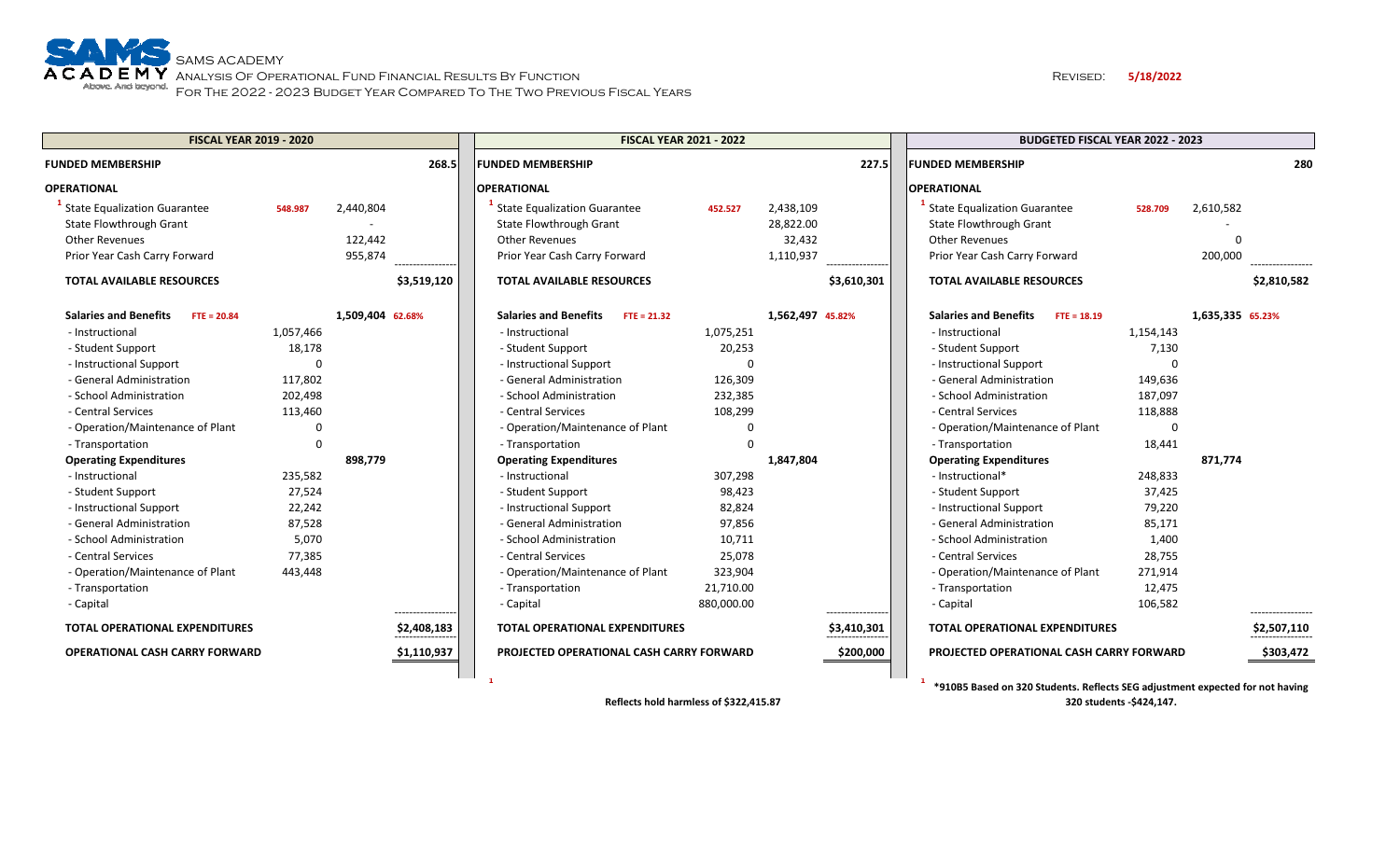I

PROPOSED OPERATING BUDGET **May 19, 2022**<br>SCHOOL YEAR: SCHOOL YEAR: SCHOOL YEAR:

# **TOTALS**

|       |      | <b>REVENUE</b> |      |                                                  |           |
|-------|------|----------------|------|--------------------------------------------------|-----------|
| 11000 | 0000 | 11111          | 0000 | <b>Operational Unrestricted Cash</b>             | 200,000   |
| 11000 | 0000 | 41500          | 0000 | Investment Income                                |           |
| 11000 | 0000 | 41910          | 0000 | Rental Income                                    |           |
| 11000 | 0000 | 41920          | 0000 | Contributions and Donations from Private Sources |           |
| 11000 | 0000 | 41921          | 0000 | Instructional - Categorical                      |           |
| 11000 | 0000 | 43101          | 0000 | State Equalization (98%)                         | 3,034,728 |
| 11000 | 0000 | 46100          | 0000 | E-Rate                                           |           |
| 13000 | 0000 | 43206          | 0000 | <b>Transportation Distribution</b>               | 147,525   |
| 14000 | 0000 | 11112          | 0000 | Instructional Materials Restricted Cash          |           |
| 14000 | 0000 | 43211          | 0000 | <b>Instructional Materials</b>                   |           |
| 23000 | 0000 | 11111          | 0000 | Non-Instructional Cash                           | 10,000    |
| 23000 | 0000 | 41701          | 0000 | <b>Activities Fees</b>                           | 16,000    |
| 24101 | 0000 | 41500          | 0000 | <b>IASA Title I</b>                              | 38,832    |
| 24106 | 0000 | 41500          | 0000 | <b>IDEA - B Entitlement</b>                      | 47,848    |
| 24153 | 0000 | 41500          | 0000 | Title III English Language Learners              |           |
| 24154 | 0000 | 41500          | 0000 | Title II                                         | 6,105     |
| 27107 | 0000 | 43202          | 0000 | 2012 GO Bond Public School Library               |           |
| 27107 | 0000 | 43204          | 0000 | 2012 GO Bond Public School Library               |           |
| 31200 | 0000 | 43209          | 0000 | <b>PSFA Lease Assistance</b>                     | 189,440   |
| 31400 | 0000 | 43204          | 0000 | Leg Appropriation-Prior Year                     | 100,000   |
| 31400 | 0000 | 43202          | 0000 | Leg Appropriation-Current Year                   | 150,000   |
| 31600 | 0000 | 11112          | 0000 | <b>HB-33 Restricted Cash</b>                     |           |
| 31600 | 0000 | 41110          | 0000 | Capital Improvements HB-33                       | 210,344   |
| 31700 | 0000 | 43204          | 0000 | <b>Prior Year Balances</b>                       |           |
| 31701 | 0000 | 11112          | 0000 | <b>SB-9 Restricted Cash</b>                      | 275,000   |
| 31701 | 0000 | 41110          | 0000 | Capital Improvements SB-9                        | 108,310   |
|       |      |                |      | <b>TOTAL REVENUE</b>                             | 4.534.132 |

Fund Function Object Job Class **DRAFT- FOR DISCUSSION PURPOSES ONLY** 

a.

|                | <b>EXPENDITURES</b>       |       |      |                                          |                     |            |
|----------------|---------------------------|-------|------|------------------------------------------|---------------------|------------|
|                | <b>DIRECT INSTRUCTION</b> |       |      |                                          |                     | <b>FTE</b> |
| 11000          | 1000                      | 51100 | 1411 | Teachers - Grades 1-12                   | 528,301             | 8.00       |
| $\blacksquare$ | Ħ                         | 51100 | 1412 | Teachers - Special Education             | 109,040             | 1.60       |
| $\blacksquare$ | "                         | 51100 | 1415 | <b>Teachers - Vocational</b>             | 137,701             | 2.00       |
|                | "                         | 51100 | 1711 | Instructional Assistants - Grades 1-12   | 21,557              | 1.00       |
|                |                           | 51100 | 1712 | Instructional Assistants - Special Ed.   | 23,572              | 1.00       |
|                | "                         | 51300 | 1711 | <b>Additional Compensation</b>           | 15,500              |            |
|                | "                         | 52111 | 0000 | <b>Educational Retirement</b>            | 145,036             |            |
|                | "                         | 52112 | 0000 | <b>ERA Retiree Health Care</b>           | 16,917              |            |
|                |                           | 52210 | 0000 | <b>FICA Taxes</b>                        | 52,434              |            |
|                | $\pmb{\mathsf{u}}$        | 52220 | 0000 | Medicare                                 | 12,265              |            |
| $\mathbf{u}$   | "                         | 52311 | 0000 | Health/Medical                           | 69,975              |            |
|                | "                         | 52312 | 0000 | Life                                     | 888                 |            |
| "              | "                         | 52313 | 0000 | Dental                                   | 2,859               |            |
| $\mathbf{u}$   | "                         | 52314 | 0000 | Vision                                   | 597                 |            |
|                | "                         | 52315 | 0000 | Long Term Disability                     | 1,803               |            |
|                | "                         | 52500 | 0000 | Unemployment Insurance Premium           | 1,328               |            |
|                |                           | 52710 | 0000 | Worker's Comp Premium                    | 14,237              |            |
| $\blacksquare$ |                           | 52720 | 0000 | Worker's Comp - Employer Fee             | 133                 |            |
|                | "                         | 52912 | 0000 | <b>Employee Assistance Programs</b>      |                     |            |
|                | "                         | 53330 | 0000 | <b>Professional Development</b>          | 24,000              |            |
|                | "                         | 53711 | 0000 | <b>Other Charges</b>                     | 13,259              |            |
| $\mathbf{u}$   | "                         | 54311 | 0000 | Maintenance & Repair-Furn/Fixtures/Equip | 13,000              |            |
|                | "                         | 54610 | 0000 | Rental - Land and Buildings              | 3,900               |            |
|                | "                         | 54630 | 0000 | Rental - Computers & Related Equipment   | $\overline{12,000}$ |            |
|                | "                         | 55817 | 0000 | <b>Student Travel</b>                    | 875                 |            |
| $\blacksquare$ |                           | 55915 | 0000 | <b>Other Contract Services</b>           | 41,000              |            |
| $\blacksquare$ |                           | 56112 | 0000 | Other Textbooks (IM)                     | 735,770             |            |
|                | "                         | 56113 | 0000 | Software                                 | 105,000             |            |
|                | "                         | 56118 | 0000 | <b>General Supplies &amp; Materials</b>  | 17,000              |            |
|                | "                         | 57331 | 0000 | <b>Fixed Assets</b>                      |                     |            |
| "              | $\pmb{\mathsf{u}}$        | 57332 | 0000 | Supply Assets (\$5,000 or less)          | 10,647              |            |
|                |                           |       |      |                                          |                     |            |

|                     | <b>FT</b>      |
|---------------------|----------------|
| 528,301             | $\overline{8}$ |
| 109,040             | $\mathbf 1$    |
| 137,701             | $\overline{2}$ |
| $\overline{2}1,557$ | $\mathbf{1}$   |
| 23,572              | $\mathbf 1$    |
| 15,500              |                |
| 145,036             |                |
| 16,917              |                |
| 52,434              |                |
| 12,265              |                |
| 69,975              |                |
| 888                 |                |
| 2,859               |                |
| 597                 |                |
| 1,803               |                |
| 1,328               |                |
| 14,237              |                |
| 133                 |                |
| 24,000              |                |
| 13,259              |                |
| 13,000              |                |
| 3,900               |                |
| 12,000              |                |
| 875                 |                |
| 41,000              |                |
| 735,770             |                |
| 105,000             |                |
| 17,000              |                |
|                     |                |
| 10.647              |                |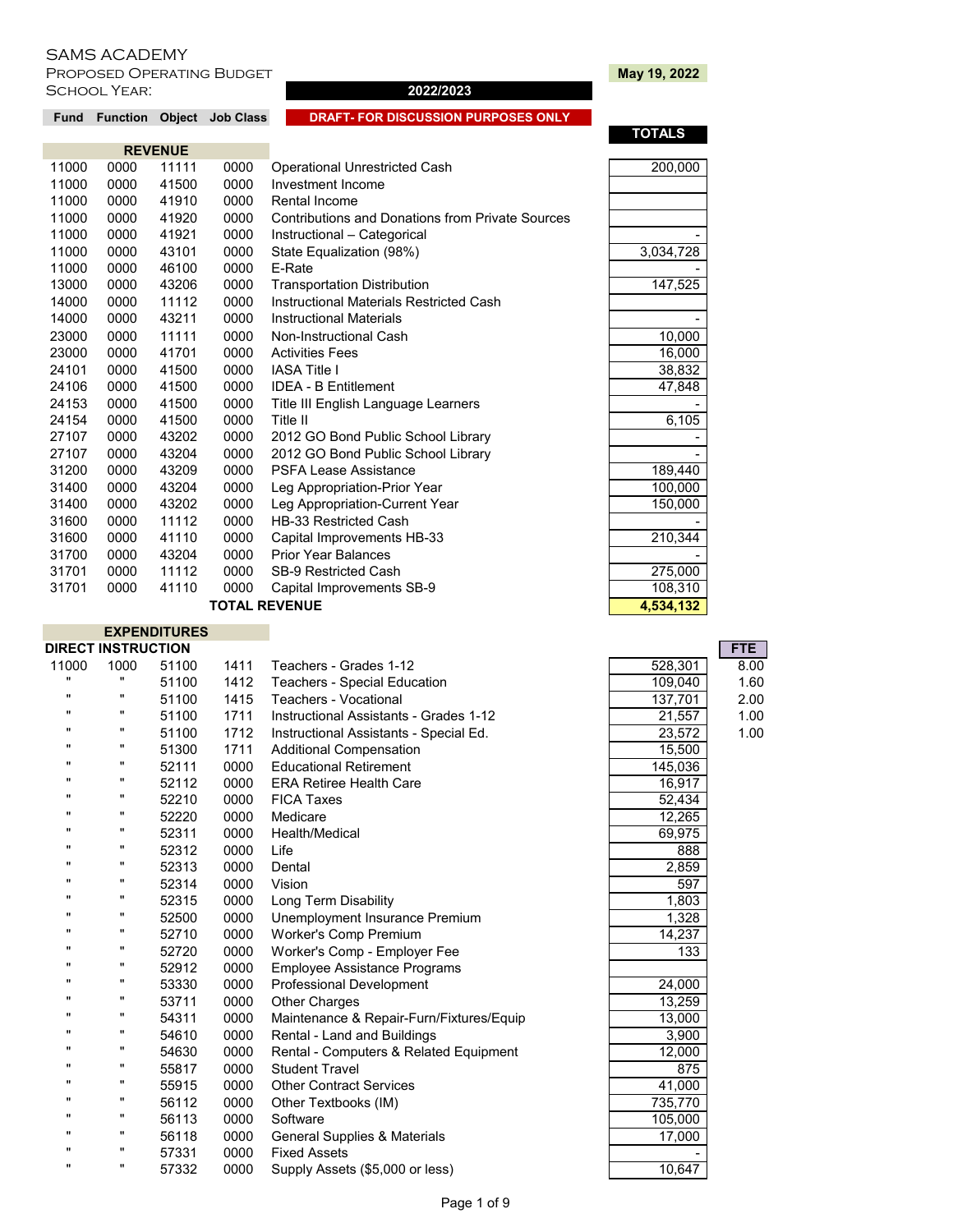**PROPOSED OPERATING BUDGET AND RESIDENT MAY 19, 2022** School Year: **2022/2023**

Fund Function Object Job Class **DRAFT- FOR DISCUSSION PURPOSES ONLY** 

### **SUPPORT SERVICES**

### **Support Services - Students** 11000 2100 51100 1211 Coordinator/Subject Matter Specialist 5 5,601 0.14 " 51100 1214 Counselors/Social Workers<br>" 50114 0000 Educational Definement 52111 0000 Educational Retirement " " 52112 0000 ERA Retiree Health Care " " 52210 0000 FICA Taxes 348 " " 52220 0000 Medicare " " 82 52311 0000 Health/Medical " " 52312 0000 Life 9 52313 0000 Dental 52314 0000 Vision 52315 0000 Long Term Disability " 52500 0000 Unemployment Insurance Premium<br>" 52740 0000 Westerly Come Premium " 52710 0000 Worker's Comp Premium<br>"20700 0000 Workerto Comp Employ 52720 0000 Worker's Comp - Employer Fee<br>52912 0000 Employee Assistance Programs 52912 0000 Employee Assistance Programs 11000 2100 53211 0000 Diagnosticians - Contracted " 53212 0000 Speech Therapists - Contracted<br>" 53212 0000 Occupational Therapists Centra " 53213 0000 Occupational Therapists - Contracted<br>" 53214 0000 Therapists Contracted " 53214 0000 Therapists - Contracted<br>" 53215 0000 Boychologists/Councele 53215 0000 Psychologists/Counselors - Contracted " " 53216 0000 Specialists - Contracted " 53217 0000 Interpreters - Contracted<br>" 52218 0000 Specialists Contracted 53218 0000 Specialists - Contracted " 53330 0000 Professional Development<br>" 53444 0000 Other Professional Service 53414 0000 Other Professional Services 53711 0000 Other Charges 55813 0000 Employee Travel Non-Teachers " " 56113 0000 Software 2,000 56118 0000 General Supplies & Materials

# Total Support Services - Students **1.38% 1.38%**

### **Support Services - Instruction**

| 11000        | 2200         | 51100 | 1211 | Director of Curriculum and Instruction       |        |       |
|--------------|--------------|-------|------|----------------------------------------------|--------|-------|
|              |              | 51300 | 1211 | <b>Additional Compensation</b>               |        |       |
|              | $\mathbf{u}$ | 52111 | 0000 | <b>Educational Retirement</b>                |        |       |
|              | $\mathbf{u}$ | 52112 | 0000 | <b>ERA Retiree Health Care</b>               |        |       |
|              | $\mathbf{u}$ | 52210 | 0000 | <b>FICA Taxes</b>                            |        |       |
|              | π            | 52220 | 0000 | Medicare                                     |        |       |
|              | $\mathbf{u}$ | 52311 | 0000 | Health/Medical                               |        |       |
|              |              | 52312 | 0000 | Life                                         |        |       |
|              | $\mathbf{u}$ | 52313 | 0000 | Dental                                       |        |       |
|              | $\mathbf{u}$ | 52314 | 0000 | Vision                                       |        |       |
|              | π            | 52315 | 0000 | Long Term Disability                         |        |       |
|              |              | 52500 | 0000 | Unemployment Insurance Premium               |        |       |
|              | Ш            | 52710 | 0000 | Worker's Comp Premium                        |        |       |
|              | $\mathbf{u}$ | 52720 | 0000 | Worker's Comp - Employer Fee                 |        |       |
|              | $\mathbf{u}$ | 52912 | 0000 | <b>Employee Assistance Programs</b>          |        |       |
|              | $\mathbf{u}$ | 53300 | 0000 | <b>Professional Development</b>              | 1,500  |       |
|              | Ш            | 53414 | 0000 | <b>Other Professional/Technical Services</b> | 51,720 |       |
|              |              | 55813 | 0000 | Employee Travel Non-Teachers                 |        |       |
|              | $\mathbf{u}$ | 56113 | 0000 | Software                                     | 21,000 |       |
| $\mathbf{u}$ | $\mathbf{u}$ | 56118 | 0000 | <b>General Supplies and Materials</b>        | 5,000  |       |
|              |              |       |      | <b>Total Support Services - Instruction</b>  | 79,220 | 2.45% |

| 11000 | 2300 | 51100 |      | 1111 Executive Director | 112,000 | 1.00 |
|-------|------|-------|------|-------------------------|---------|------|
|       |      | 52111 | 0000 | Educational Retirement  | 19.208  |      |
|       |      | 52112 | 0000 | ERA Retiree Health Care | 2.240   |      |

| May 19, 2 |
|-----------|
|-----------|

|                                 | <b>TOTALS</b> |       |        |
|---------------------------------|---------------|-------|--------|
| <b>Total Direct Instruction</b> | 2,130,594     | 13.60 | 65.87% |

| 961              |  |
|------------------|--|
| $\overline{113}$ |  |
| 348              |  |
| $\overline{82}$  |  |
|                  |  |
| 9                |  |
|                  |  |
|                  |  |
| 14               |  |
|                  |  |
| $\overline{2}$   |  |
|                  |  |
|                  |  |
| 5,000            |  |
| 7,000            |  |
| 2,800            |  |
| 8,000            |  |
|                  |  |
| 3,000            |  |
|                  |  |

| 7,000 |  |
|-------|--|
| 2,800 |  |
| 8,000 |  |
|       |  |
| 3,000 |  |
|       |  |
| 3,000 |  |
| 1,000 |  |
| 4,500 |  |
| 125   |  |
|       |  |
| 2,000 |  |
| 1,000 |  |
| 4 A   |  |

| 1,500  |  |
|--------|--|
| 51,720 |  |
|        |  |
|        |  |
| 21,000 |  |
| 5,000  |  |
| 79,220 |  |
|        |  |

| 112,000 |  |
|---------|--|
| 19,208  |  |
| 2.240   |  |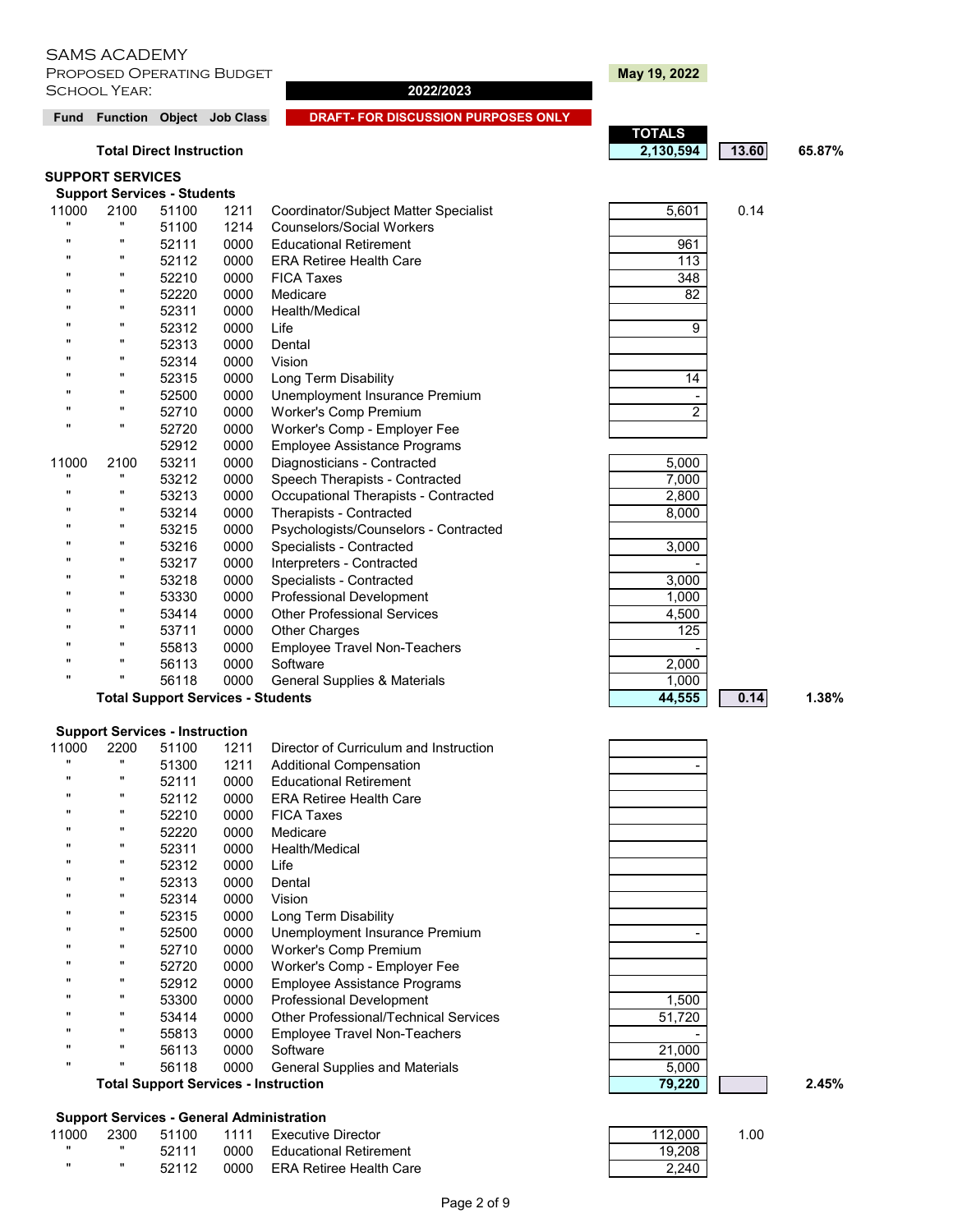PROPOSED OPERATING BUDGET **May 19, 2022**<br>SCHOOL YEAR: **May 19, 2022** SCHOOL YEAR:

| Fund               |                      |       | Function Object Job Class                       | <b>DRAFT- FOR DISCUSSION PURPOSES ONLY</b>             |               |      |       |
|--------------------|----------------------|-------|-------------------------------------------------|--------------------------------------------------------|---------------|------|-------|
|                    |                      |       |                                                 |                                                        | <b>TOTALS</b> |      |       |
| $\mathbf{u}$       | $\pmb{\mathsf{u}}$   | 52210 | 0000                                            | <b>FICA Taxes</b>                                      | 6,944         |      |       |
| "                  |                      | 52220 | 0000                                            | Medicare                                               | 1,624         |      |       |
| $\mathbf{u}$       | $\pmb{\mathfrak{m}}$ | 52311 | 0000                                            | Health/Medical                                         | 4,963         |      |       |
| $\mathbf{u}$       | $\mathbf{u}$         | 52312 | 0000                                            | Life                                                   | 64            |      |       |
| "                  | $\pmb{\mathfrak{m}}$ | 52313 | 0000                                            | Dental                                                 | 206           |      |       |
| $\mathbf{u}$       | $\mathbf{u}$         | 52314 | 0000                                            | Vision                                                 | 46            |      |       |
|                    | $\pmb{\mathfrak{m}}$ | 52315 | 0000                                            | Long Term Disability                                   | 353           |      |       |
| "                  | $\pmb{\mathfrak{m}}$ | 52500 | 0000                                            | Unemployment Insurance Premium                         | 95            |      |       |
| "                  |                      | 52710 | 0000                                            | <b>Worker's Comp Premium</b>                           | 1,883         |      |       |
|                    | $\pmb{\mathfrak{m}}$ | 52720 | 0000                                            | Worker's Comp - Employer Fee                           | 10            |      |       |
| $\mathbf{u}$       |                      | 52912 | 0000                                            | <b>Employee Assistance Programs</b>                    |               |      |       |
| $\mathbf{u}$       | $\mathbf{u}$         | 53300 | 0000                                            | <b>Professional Development</b>                        | 3,000         |      |       |
| $\mathbf{u}$       |                      | 53411 | 0000                                            | Auditing                                               | 15,000        |      |       |
| $\mathbf{u}$       | $\pmb{\mathfrak{m}}$ | 53413 | 0000                                            | Legal                                                  | 35,000        |      |       |
| "                  | $\pmb{\mathsf{u}}$   | 53414 | 0000                                            | <b>Other Professional/Technical Services</b>           | 12,000        |      |       |
| $\mathbf{u}$       |                      | 53711 | 0000                                            | <b>Other Charges</b>                                   | 10,200        |      |       |
| $\mathbf{u}$       |                      | 55400 | 0000                                            | Advertising                                            | 5,000         |      |       |
| "                  |                      | 55811 | 0000                                            | <b>Board Travel</b>                                    |               |      |       |
| $\mathbf{u}$       |                      | 55812 | 0000                                            | <b>Board Training</b>                                  | 4,000         |      |       |
| $\mathbf{u}$       | $\pmb{\mathfrak{m}}$ | 55813 | 0000                                            | <b>Employee Travel Non-Teachers</b>                    |               |      |       |
|                    | $\mathbf{u}$         | 56115 | 0000                                            | <b>Board Expenses</b>                                  | 600           |      |       |
| $\pmb{\mathsf{u}}$ | $\pmb{\mathsf{u}}$   | 56118 | 0000                                            | <b>General Supplies &amp; Materials</b>                | 371           |      |       |
|                    |                      |       |                                                 | <b>Total Support Services - General Administration</b> | 234,807       | 1.00 | 7.26% |
|                    |                      |       | <b>Support Services - School Administration</b> |                                                        |               |      |       |
| 11000              | 2400                 | 51100 | 1112                                            | Head Principal/Assistant Principal                     |               |      |       |
| $\mathbf{u}$       | $\mathbf{u}$         | 51100 | 1211                                            | Director of Operations                                 | 72.250        | 0.85 |       |

| $\mathbf{u}$ | $\pmb{\mathsf{u}}$                                    | 51100 | 1211 | Director of Operations                   | 72,250 | 0.85 |       |
|--------------|-------------------------------------------------------|-------|------|------------------------------------------|--------|------|-------|
|              | π                                                     | 51100 | 1217 | Secretary/Clerical/Technical Assistants  | 35,000 | 1.00 |       |
| $\mathbf{u}$ | π                                                     | 51100 | 1511 | Data Processing                          | 11,784 | 0.20 |       |
| 11000        | 2400                                                  | 51300 | 1211 | <b>Additional Compensation</b>           |        |      |       |
|              |                                                       | 52111 | 0000 | <b>Educational Retirement</b>            | 20,415 |      |       |
|              | π                                                     | 52112 | 0000 | <b>ERA Retiree Health Care</b>           | 2,381  |      |       |
|              | "                                                     | 52210 | 0000 | <b>FICA Taxes</b>                        | 7,381  |      |       |
|              | п                                                     | 52220 | 0000 | Medicare                                 | 1,727  |      |       |
|              | п                                                     | 52311 | 0000 | Health/Medical                           | 23,225 |      |       |
|              | π                                                     | 52312 | 0000 | Life                                     | 131    |      |       |
|              | "                                                     | 52313 | 0000 | Dental                                   | 9,365  |      |       |
|              | $\mathbf{u}$                                          | 52314 | 0000 | Vision                                   | 173    |      |       |
|              | п                                                     | 52315 | 0000 | Long Term Disability                     | 339    |      |       |
|              | "                                                     | 52500 | 0000 | Unemployment Insurance Premium           | 195    |      |       |
|              | "                                                     | 52710 | 0000 | Worker's Comp Premium                    | 2,711  |      |       |
|              | π                                                     | 52720 | 0000 | Worker's Comp- Employer Fee              | 20     |      |       |
|              | "                                                     | 52912 | 0000 | <b>Employee Assistance Programs</b>      |        |      |       |
|              | $\mathbf{u}$                                          | 53330 | 0000 | Professional Development                 |        |      |       |
|              | "                                                     | 53711 | 0000 | <b>Other Charges</b>                     |        |      |       |
|              | "                                                     | 54311 | 0000 | Maintenance & Repair-Furn/Fixtures/Equip | 900    |      |       |
|              | "                                                     | 54630 | 0000 | Rental - Computers & Related Equipment   |        |      |       |
|              | "                                                     | 55813 | 0000 | Employee Travel: Non-Teachers            |        |      |       |
|              | "                                                     | 56113 | 0000 | Software                                 |        |      |       |
|              | "                                                     | 56118 | 0000 | General Supplies & Materials             | 500    |      |       |
|              | "                                                     | 57332 | 0000 | Supply Assets (\$5,000 or less)          |        |      |       |
|              | <b>Total Support Services - School Administration</b> |       |      |                                          |        | 2.05 | 5.83% |

### **Central Services**

| 11000        | 2500 | 51100 |      | 1115 Finance Director/Business Manager | 42.007 | 0.45 |
|--------------|------|-------|------|----------------------------------------|--------|------|
| $\mathbf{u}$ |      | 51100 | 1113 | Associate Business Manager             | 47.133 | 0.80 |
| $\mathbf{u}$ |      | 52111 | 0000 | <b>Educational Retirement</b>          | 15.289 |      |
| $\mathbf{u}$ |      | 52112 | 0000 | <b>ERA Retiree Health Care</b>         | 1.784  |      |
| $\mathbf{u}$ |      | 52210 | 0000 | <b>FICA Taxes</b>                      | 5.528  |      |
| $\mathbf{u}$ |      | 52220 | 0000 | Medicare                               | 1.294  |      |
|              |      | 52311 | 0000 | Health/Medical                         | 3,970  |      |

| <b>TOTALS</b> |      |
|---------------|------|
| 6,944         |      |
| 1,624         |      |
| 4,963         |      |
| 64            |      |
| 206           |      |
| 46            |      |
| 353           |      |
| 95            |      |
| 1,883         |      |
| 10            |      |
|               |      |
| 3,000         |      |
| 15,000        |      |
| 35,000        |      |
| 12,000        |      |
| 10,200        |      |
| 5,000         |      |
|               |      |
| 4,000         |      |
|               |      |
| 600           |      |
| 371           |      |
| 234,807       | 1.00 |
|               |      |
|               |      |
| 72,250        | 0.85 |
| 35,000        | 1.00 |
| 11,784        | 0.20 |
|               |      |
|               |      |

| ∪ں ∠,ے ا | ບ.ບປ |
|----------|------|
| 35,000   | 1.00 |
| 11,784   | 0.20 |
|          |      |
|          |      |
| 20,415   |      |
| 2,381    |      |
| 7.381    |      |
| 1,727    |      |
| 23,225   |      |
| 131      |      |
| 9.365    |      |

| u.uJ |  |
|------|--|
| 1.00 |  |
| 0.20 |  |
|      |  |
|      |  |

| 20,415                      |  |
|-----------------------------|--|
| 2,381                       |  |
| 7,381                       |  |
| 1,727                       |  |
| 23,225                      |  |
| 131                         |  |
| 9,365                       |  |
| 173                         |  |
| 339                         |  |
| 195                         |  |
| 2,711                       |  |
| 20                          |  |
|                             |  |
|                             |  |
|                             |  |
| 900                         |  |
|                             |  |
|                             |  |
|                             |  |
| 500                         |  |
|                             |  |
| 400.<br>$\overline{a}$<br>7 |  |

| 42,007 | 0.4 |
|--------|-----|
| 47,133 | 0.8 |
| 15,289 |     |
| 1,784  |     |
| 5,528  |     |
| 1,294  |     |
| 3.970  |     |
|        |     |

Page 3 of 9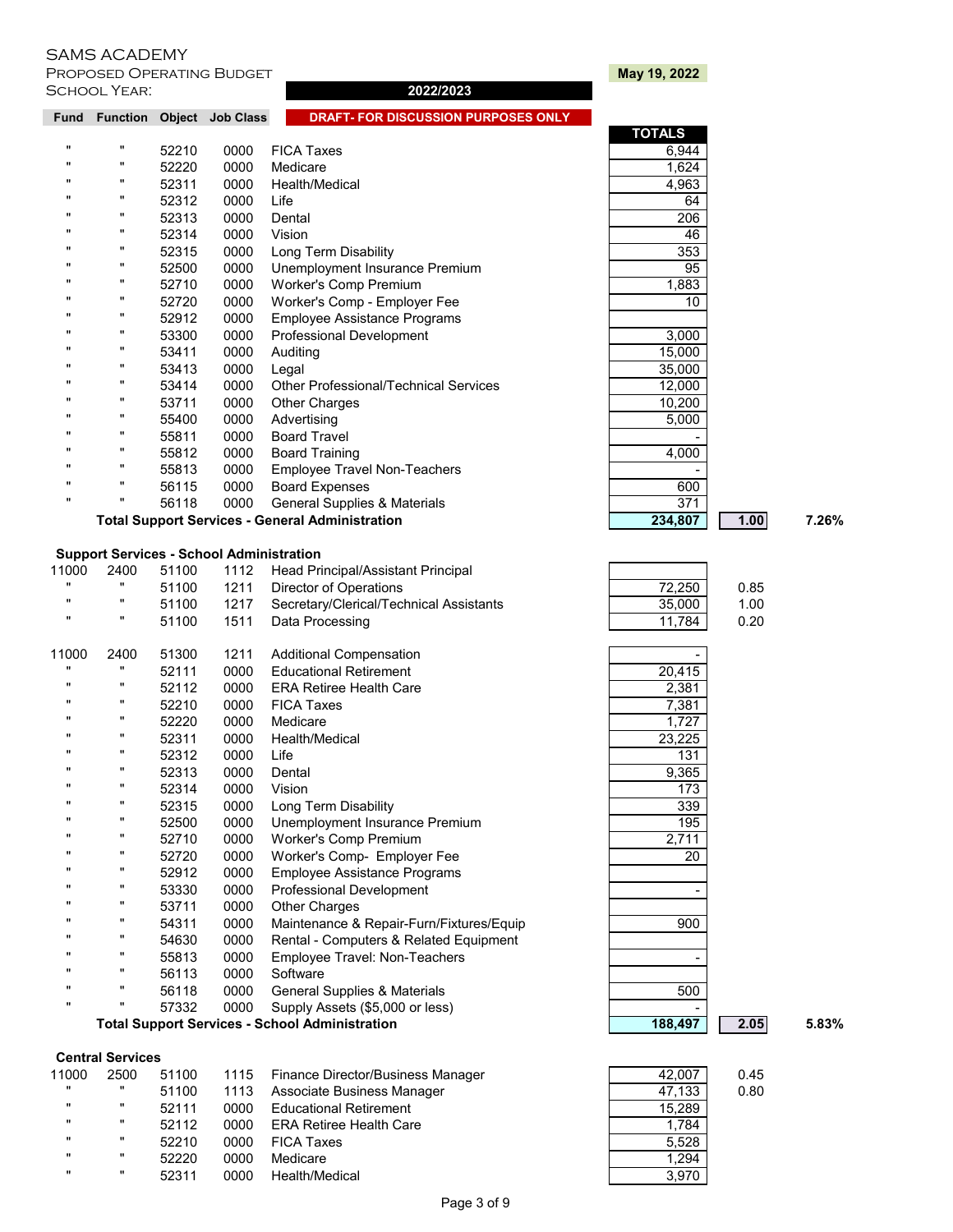**PROPOSED OPERATING BUDGET AND RESIDENT MAY 19, 2022** School Year: **2022/2023**

| <b>Fund</b>  | <b>Function</b>                           |       | <b>Object</b> Job Class | <b>DRAFT-FOR DISCUSSION PURPOSES ONLY</b>    |               |      |       |
|--------------|-------------------------------------------|-------|-------------------------|----------------------------------------------|---------------|------|-------|
|              |                                           |       |                         |                                              | <b>TOTALS</b> |      |       |
| $\mathbf{u}$ | $\pmb{\mathsf{u}}$                        | 52312 | 0000                    | Life                                         | 80            |      |       |
| $\mathbf{u}$ |                                           | 52313 | 0000                    | Dental                                       | 165           |      |       |
| $\mathbf{u}$ |                                           | 52314 | 0000                    | Vision                                       | 37            |      |       |
|              |                                           | 52315 | 0000                    | Long Term Disability                         | 43            |      |       |
| $\mathbf{u}$ |                                           | 52500 | 0000                    | Unemployment Insurance Premium               | 556           |      |       |
| $\mathbf{u}$ |                                           | 52710 | 0000                    | Worker's Comp Premium                        | 992           |      |       |
| $\mathbf{u}$ | п                                         | 52720 | 0000                    | Worker's Comp - Employer Fee                 | 10            |      |       |
| $\mathbf{u}$ |                                           | 52912 | 0000                    | <b>Employee Assistance Programs</b>          |               |      |       |
| $\mathbf{u}$ |                                           | 53330 | 0000                    | <b>Professional Development</b>              | 780           |      |       |
| $\mathbf{u}$ |                                           | 53414 | 0000                    | <b>Other Professional/Technical Services</b> | 3,000         |      |       |
|              |                                           | 53711 | 0000                    | <b>Other Charges</b>                         | 725           |      |       |
| "            |                                           | 54311 | 0000                    | Maintenance & Repair-Furn/Fixtures/Equip     | 1,500         |      |       |
| $\mathbf{u}$ |                                           | 54630 | 0000                    | Rental - Computers & Related Equipment       | 1,800         |      |       |
| $\mathbf{u}$ |                                           | 55400 | 0000                    | Advertising                                  | 750           |      |       |
| $\mathbf{u}$ |                                           | 55813 | 0000                    | Employee Travel: Non-Teachers                |               |      |       |
|              | $\pmb{\mathsf{u}}$                        | 56113 | 0000                    | Software                                     | 17,000        |      |       |
|              |                                           | 56118 | 0000                    | General Supplies and Materials               | 3,000         |      |       |
| $\mathbf{u}$ |                                           | 57332 | 0000                    | Supply Assets (\$5,000 or less)              | 200           |      |       |
|              | <b>Total Central Services</b>             |       |                         |                                              | 147,643       | 1.25 | 4.56% |
|              | <b>Operation and Maintenance of Plant</b> |       |                         |                                              |               |      |       |

| $\mathbf{u}$ | 53711 | 0000 | <b>Other Charges</b>                            | 30,050 |
|--------------|-------|------|-------------------------------------------------|--------|
| $\mathbf{u}$ | 54311 | 0000 | Maintenance/Repair-Furniture, Fixtures, & Egpt. | 2,000  |
| $\mathbf{u}$ | 54312 | 0000 | Maintenance/Repair-Buildings & Grounds          | 6,200  |
| $\mathbf{u}$ | 54411 | 0000 | Electricity                                     | 54,000 |
| $\mathbf{u}$ | 54412 | 0000 | Natural Gas (Buildings)                         | 5,520  |
| ., 11        | 54415 | 0000 | Water/Sewage                                    | 27,600 |
| $\mathbf{u}$ | 54416 | 0000 | <b>Communication Services</b>                   | 49,844 |
| $\mathbf{u}$ | 54610 | 0000 | Renting Land and Buildings                      |        |
| $\mathbf{u}$ | 55200 | 0000 | Property/Liability Insurance                    | 56,200 |
| $\mathbf{u}$ | 55915 | 0000 | <b>Other Contract Services</b>                  | 29,500 |
| $\mathbf{u}$ | 56113 | 0000 | Software                                        |        |
| $\mathbf{u}$ | 56118 | 0000 | General Supplies & Materials                    | 9,000  |
| $\mathbf{u}$ | 57332 | 0000 | Supply Assets (\$5,000 or less)                 | 2,000  |

### **Transportation**

| 11000        | 2700               | 51100 | 1113 | <b>Transportation Director</b>      | 12.751 | 0.15 |
|--------------|--------------------|-------|------|-------------------------------------|--------|------|
|              | "                  | 52111 | 0000 | <b>Educational Retirement</b>       | 2,187  |      |
| $\mathbf{u}$ |                    | 52112 | 0000 | <b>ERA Retiree Health Care</b>      | 256    |      |
| $\mathbf{u}$ |                    | 52210 | 0000 | <b>FICA Taxes</b>                   | 791    |      |
| $\mathbf{u}$ |                    | 52220 | 0000 | Medicare                            | 185    |      |
| $\mathbf{u}$ |                    | 52311 | 0000 | Health/Medical                      | 2,085  |      |
| $\mathbf{u}$ |                    | 52312 | 0000 | Life                                | 10     |      |
| $\mathbf{u}$ |                    | 52313 | 0000 | Dental                              | 93     |      |
|              |                    | 52314 | 0000 | Vision                              | 16     |      |
| $\mathbf{u}$ |                    | 52315 | 0000 | Long Term Disability                | 51     |      |
| $\mathbf{u}$ |                    | 52500 | 0000 | Unemployment Insurance Premium      | 15     |      |
| $\mathbf{u}$ |                    | 52710 | 0000 | Worker's Comp Premium               |        |      |
| $\mathbf{u}$ |                    | 52720 | 0000 | Worker's Comp- Employer Fee         |        |      |
| $\mathbf{u}$ |                    | 52912 | 0000 | <b>Employee Assistance Programs</b> |        |      |
|              | $\pmb{\mathsf{u}}$ | 55112 | 0000 | <b>Transportation Contractors</b>   | 12.475 |      |

### **Capital Outlay**

|       |      | <b>Total Capital Outlay</b> |      |                   | 106.582 | 3.29% |
|-------|------|-----------------------------|------|-------------------|---------|-------|
| 11000 | 4000 | 54640                       | 0000 | Lease to Purchase | 106.582 |       |

# **TOTAL OPERATIONAL EXPENDITURES 18.19**

### **PUPIL TRANSPORTATION**

|  | 13000 2700 51100 | 1113 Transportation Director |
|--|------------------|------------------------------|
|  | 52111            | 0000 Educational Retirement  |

|                    |                               |      |                                                 | .               |       |
|--------------------|-------------------------------|------|-------------------------------------------------|-----------------|-------|
| $\pmb{\mathsf{u}}$ | 54311                         | 0000 | Maintenance & Repair-Furn/Fixtures/Equip        | 1,500           |       |
| $\mathbf{u}$       | 54630                         | 0000 | Rental - Computers & Related Equipment          | 1,800           |       |
| $\mathbf{u}$       | 55400                         | 0000 | Advertising                                     | 750             |       |
| $\mathbf{u}$       | 55813                         | 0000 | Employee Travel: Non-Teachers                   |                 |       |
| $\mathbf{u}$       | 56113                         | 0000 | Software                                        | 17,000          |       |
| $\mathbf{u}$       | 56118                         | 0000 | General Supplies and Materials                  | 3,000           |       |
| $\mathbf{u}$       | 57332                         | 0000 | Supply Assets (\$5,000 or less)                 | 200             |       |
|                    | <b>Total Central Services</b> |      |                                                 | 147,643<br>1.25 | 4.56% |
|                    | tion and Maintenance of Plant |      |                                                 |                 |       |
|                    | 53711                         | 0000 | <b>Other Charges</b>                            | 30,050          |       |
| π                  | 54311                         | 0000 | Maintenance/Repair-Furniture, Fixtures, & Eqpt. | 2,000           |       |
| $\mathbf{u}$       | 54312                         | 0000 | Maintenance/Repair-Buildings & Grounds          | 6,200           |       |
| $\mathbf{u}$       | 54411                         | 0000 | Electricity                                     | 54,000          |       |
|                    | 54412                         | 0000 | Natural Gas (Buildings)                         | 5,520           |       |
| $\mathbf{u}$       | 54415                         | 0000 | Water/Sewage                                    | 27,600          |       |
|                    | 54416                         | 0000 | <b>Communication Services</b>                   | 49,844          |       |
| $\mathbf{u}$       | 54610                         | 0000 | Renting Land and Buildings                      |                 |       |
| $\mathbf{u}$       | 55200                         | 0000 | Property/Liability Insurance                    | 56,200          |       |
| π                  | 55915                         | 0000 | <b>Other Contract Services</b>                  | 29,500          |       |
| π                  | 56113                         | 0000 | Software                                        |                 |       |
| $\mathbf{u}$       | 56118                         | 0000 | General Supplies & Materials                    | 9,000           |       |
|                    | 57332                         | 0000 | Supply Assets (\$5,000 or less)                 | 2,000           |       |
|                    |                               |      | <b>Total Operation and Maintenance of Plant</b> | 271,914         | 8.41% |
|                    |                               |      |                                                 |                 |       |

**Total Transportation 30,916 0.15 0.96%**

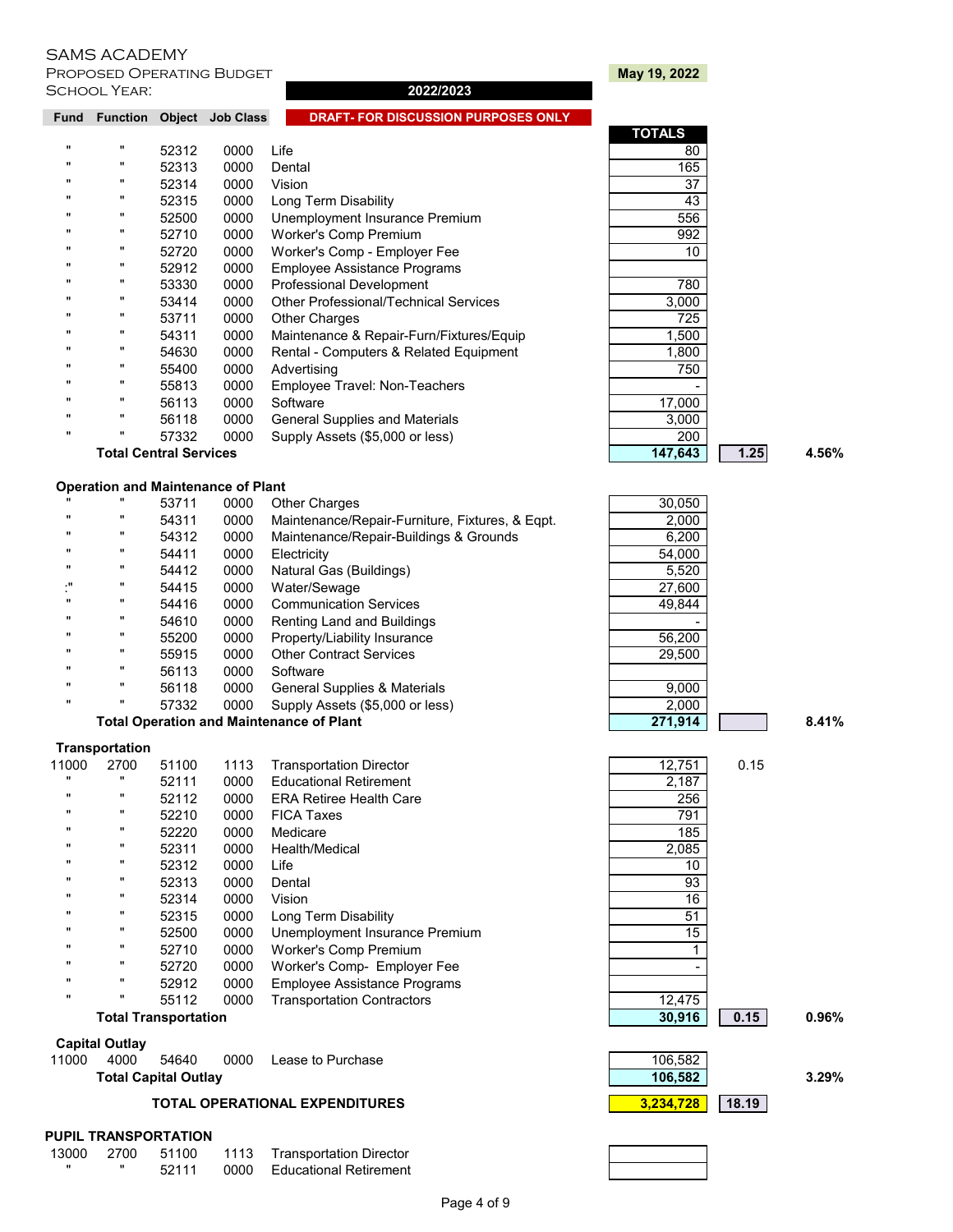PROPOSED OPERATING BUDGET **May 19, 2022**<br>SCHOOL YEAR: Note of May 19, 2022 2022 2022 2023 SCHOOL YEAR:

| <b>Fund</b>  | <b>Function</b> | Object | <b>Job Class</b>                  | <b>DRAFT-FOR DISCUSSION PURPOSES ONLY</b> |               |
|--------------|-----------------|--------|-----------------------------------|-------------------------------------------|---------------|
|              |                 |        |                                   |                                           | <b>TOTALS</b> |
| $\mathbf{u}$ |                 | 52112  | 0000                              | <b>ERA Retiree Health Care</b>            |               |
|              |                 | 52210  | 0000                              | <b>FICA Taxes</b>                         |               |
|              |                 | 52220  | 0000                              | Medicare                                  |               |
| "            |                 | 52311  | 0000                              | Health/Medical                            |               |
|              |                 | 52312  | 0000                              | Life                                      |               |
|              |                 | 52313  | 0000                              | Dental                                    |               |
|              |                 | 52314  | 0000                              | Vision                                    |               |
|              |                 | 52315  | 0000                              | Long Term Disability                      |               |
| $\mathbf{u}$ |                 | 52500  | 0000                              | Unemployment Insurance Premium            |               |
| "            |                 | 52710  | 0000                              | Worker's Comp Premium                     |               |
|              |                 | 52720  | 0000                              | Worker's Comp- Employer Fee               |               |
|              |                 | 52912  | 0000                              | <b>Employee Assistance Programs</b>       |               |
| $\mathbf{u}$ |                 | 55112  | 0000                              | <b>Transportation Contractors</b>         | 147,525       |
|              |                 |        | <b>TOTAL PUPIL TRANSPORTATION</b> |                                           | 147.525       |

# **TOTALS**

| INSTRUCTIONAL MATERIALS |
|-------------------------|
|-------------------------|

| 14000        | 1000         | 56108 |      | 1010 Other Classroom Materials 25%      |  |
|--------------|--------------|-------|------|-----------------------------------------|--|
| $\mathbf{u}$ | $\mathbf{u}$ | 56109 |      | 1010 Online Course Subscriptions        |  |
|              |              | 56111 | 1010 | Instructional Materials - 50% Textbooks |  |
|              |              |       |      | <b>TOTAL INSTRUCTIONAL MATERIALS</b>    |  |

### **STUDENT ACTIVITIES**

| 23000          | 1000         | 51300 | 1211 | <b>Activities Coordinator</b>           |         |     |
|----------------|--------------|-------|------|-----------------------------------------|---------|-----|
| $\blacksquare$ |              | 52111 | 0000 | <b>Educational Retirement</b>           |         |     |
| "              |              | 52112 | 0000 | <b>ERA Retiree Health Care</b>          |         |     |
|                |              | 52210 | 0000 | <b>FICA Taxes</b>                       |         |     |
|                |              | 52220 | 0000 | Medicare                                |         |     |
|                |              | 52311 | 0000 | Health/Medical                          |         |     |
|                |              | 52312 | 0000 | Life                                    |         |     |
|                | $\mathbf{u}$ | 52313 | 0000 | Dental                                  |         |     |
|                | $\mathbf{u}$ | 52314 | 0000 | Vision                                  |         |     |
|                |              | 52315 | 0000 | Long Term Disability                    |         |     |
|                |              | 52500 | 0000 | Unemployment Insurance Premium          |         |     |
|                |              | 52710 | 0000 | Worker's Comp Premium                   |         |     |
|                |              | 52720 | 0000 | Worker's Comp- Employer Fee             |         |     |
|                |              | 52912 | 0000 | <b>Employee Assistance Programs</b>     |         |     |
|                |              | 53330 | 0000 | <b>Professional Development</b>         |         |     |
|                | $\mathbf{u}$ | 53711 | 0000 | <b>Other Charges</b>                    |         | 715 |
|                |              | 54311 | 0000 | M/R-Furn/Fixt/Equip                     |         |     |
|                |              | 55200 | 0000 | Property/Liability Insurance            | 3,500   |     |
|                |              | 55817 | 0000 | <b>Student Travel</b>                   | 6,000   |     |
|                |              | 55819 | 0000 | <b>Employee Travel - Teachers</b>       |         |     |
|                |              | 55915 | 0000 | <b>Other Contract Services</b>          | 1,000   |     |
|                |              | 56118 | 0000 | <b>General Supplies &amp; Materials</b> | 8,000   |     |
|                |              | 57332 | 0000 | Supply Assets (under \$5,000)           | 6,785   |     |
|                |              |       |      |                                         | A A A A |     |

### **TOTAL STUDENT ACTIVITIES**

# **IASA TITLE I**

| 24101              | 1000 | 51100 | 1711 | Instructional Assistant               |        |      |
|--------------------|------|-------|------|---------------------------------------|--------|------|
| $\mathbf{u}$       |      | 52111 | 0000 | <b>Educational Retirement</b>         |        |      |
| $\pmb{\mathsf{u}}$ |      | 52112 | 0000 | <b>ERA Retiree Health Care</b>        |        |      |
|                    |      | 52210 | 0000 | <b>FICA Taxes</b>                     |        |      |
|                    |      | 52220 | 0000 | Medicare                              |        |      |
| $\mathbf{u}$       |      | 52311 | 0000 | Health/Medical                        |        |      |
|                    |      | 52312 | 0000 | Life                                  |        |      |
| $\mathbf{u}$       |      | 52313 | 0000 | Dental                                |        |      |
| $\mathbf{u}$       |      | 52314 | 0000 | Vision                                |        |      |
| $\mathbf{u}$       |      | 52315 | 0000 | Long Term Disability                  |        |      |
| $\mathbf{u}$       |      | 52500 | 0000 | Unemployment Insurance Premium        |        |      |
| $\mathbf{u}$       |      | 52720 | 0000 | Worker's Comp - Employer Fee          |        |      |
| $\mathbf{u}$       |      | 53300 | 0000 | <b>Professional Development</b>       |        |      |
| $\mathbf{u}$       |      | 56113 | 0000 | Software                              |        |      |
|                    | 2100 | 51100 | 1211 | Coordinator/Subject Matter Specialist | 18,675 | 0.25 |

| 715                   |  |
|-----------------------|--|
|                       |  |
| $\frac{3,500}{6,000}$ |  |
|                       |  |
|                       |  |
| 1,000                 |  |
| $\frac{8,000}{6,785}$ |  |
|                       |  |
| 26,00                 |  |

| 18,675 |
|--------|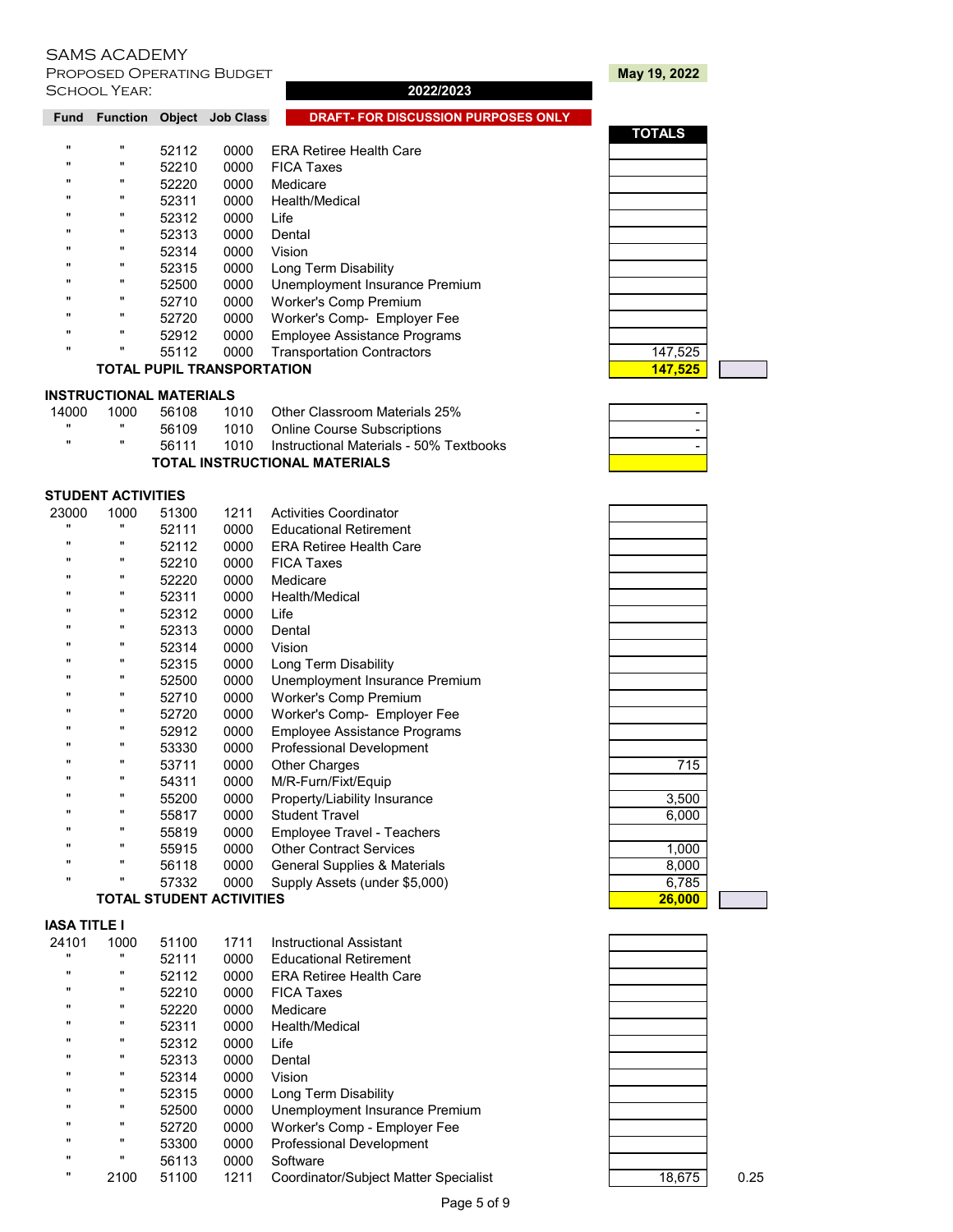**IDEA - B ENTITLEMENT**

**PROPOSED OPERATING BUDGET AND RESIDENT MAY 19, 2022** School Year: **2022/2023**

|      |       |      |                                 | <b>TOTALS</b>                                             |      |
|------|-------|------|---------------------------------|-----------------------------------------------------------|------|
|      | 52111 | 0000 | <b>Educational Retirement</b>   | 3,203                                                     |      |
|      | 52112 | 0000 | <b>ERA Retiree Health Care</b>  | 374                                                       |      |
|      | 52210 | 0000 | <b>FICA Taxes</b>               | 1,158                                                     |      |
|      | 52220 | 0000 | Medicare                        | 271                                                       |      |
|      | 52311 | 0000 | Health/Medical                  |                                                           |      |
|      | 52312 | 0000 | Life                            | 16                                                        |      |
|      | 52313 | 0000 | Dental                          |                                                           |      |
|      | 52314 | 0000 | Vision                          |                                                           |      |
|      | 52315 | 0000 | Long Term Disability            | 24                                                        |      |
|      | 52500 | 0000 | Unemployment Insurance Premium  | ົ                                                         |      |
|      | 52720 | 0000 |                                 |                                                           |      |
|      | 56113 | 0000 | Software (Parental Involvement) | 12,001                                                    |      |
| 2300 | 53713 | 0000 | <b>Indirect Cost</b>            | 3,107                                                     |      |
|      |       |      |                                 | 38.831                                                    | 0.25 |
|      |       |      |                                 | Worker's Comp - Employer Fee<br><b>TOTAL IASA TITLE I</b> |      |

**TITLE II TEACHER/PRINCIPAL TRAINING & RECRUITING** 24154 1000 53330 1010 Professional Development " 55819 1010 Employee Travel - Teachers<br>" 2100 53330 2000 Professional Development

**TITLE III ENGLISH LANGUAGE ACQUISITION** 24153 1000 56113 1010 Software -

56118 1010 General Supplies and Materials **TOTAL TITLE III ENGLISH LANGUAGE ACQUISITION** 

53330 2000 Professional Development

**TOTAL GO BOND PUBLIC SCHOOL LIBRARY** 

**TOTAL PSFA LEASE ASSISTANCE** 

**Fund Function Object Job Class DRAFT- FOR DISCUSSION PURPOSES ONLY** 

| <b>TOTALS</b>  |      |
|----------------|------|
| 3,203          |      |
| 374            |      |
| 1,158          |      |
| 271            |      |
|                |      |
| 16             |      |
|                |      |
|                |      |
| <u>24</u>      |      |
| $\overline{2}$ |      |
|                |      |
| 12,001         |      |
| 3,107          |      |
| 38,831         | 0.25 |
|                |      |

| 24106        | 2100         | 51100 | 1211 | Special Ed. Director            | 34,400 | 0.86 |
|--------------|--------------|-------|------|---------------------------------|--------|------|
|              | $\mathbf{u}$ | 52111 | 0000 | <b>Educational Retirement</b>   | 5.900  |      |
|              | $\mathbf{u}$ | 52112 | 0000 | <b>ERA Retiree Health Care</b>  | 688    |      |
| $\mathbf{u}$ |              | 52210 | 0000 | <b>FICA Taxes</b>               | 2,133  |      |
| $\mathbf{u}$ |              | 52220 | 0000 | Medicare                        | 499    |      |
| $\mathbf{u}$ |              | 52311 | 0000 | Health/Medical                  |        |      |
|              | $\mathbf{u}$ | 52312 | 0000 | Life                            | 68     |      |
|              |              | 52313 | 0000 | Dental                          |        |      |
| $\mathbf{u}$ |              | 52314 | 0000 | Vision                          |        |      |
|              |              | 52315 | 0000 | Long Term Disability            | 81     |      |
|              |              | 52500 | 0000 | Unemployment Insurance Premium  | 8      |      |
| $\mathbf{u}$ |              | 52720 | 0000 | Worker's Comp - Employer Fee    |        |      |
|              | 2300         | 53713 | 0000 | <b>Indirect Cost</b>            | 4,071  |      |
|              |              |       |      | <b>TOTAL IDEA-B Entitlement</b> | 47.848 | 0.86 |

| 2,442 |
|-------|
|       |
|       |
|       |
|       |
|       |
| 3,663 |
|       |
| 6.105 |

| ۰ |
|---|
|   |
|   |

| AIVIO AUADEIVI Y |                  |
|------------------|------------------|
|                  | ROPOSED OPERATIN |

| $\mathbf{u}$ |      | 55813 | 2000 | Employee Travel - Non Teachers                                    |
|--------------|------|-------|------|-------------------------------------------------------------------|
|              | 2200 | 53330 | 0000 | <b>Professional Development</b>                                   |
| $\mathbf{u}$ |      | 55813 | 2000 | Employee Travel - Non Teachers                                    |
|              | 2400 | 53330 | 0000 | <b>Professional Development</b>                                   |
| $\mathbf{u}$ |      | 55813 | 2000 | Employee Travel - Non Teachers                                    |
|              |      |       |      | <b>TOTAL TITLE II TEACHER/PRINCIPAL TRAINING &amp; RECRUITING</b> |
|              |      |       |      |                                                                   |

**GO BOND PUBLIC SCHOOL LIBRARY**

### **TITLE I SCHOOL IMPROVEMENT**

| 24162 | 1000 | 56113 | 0000 | Software                                |  |
|-------|------|-------|------|-----------------------------------------|--|
|       |      |       |      | <b>TOTAL TITLE I SCHOOL IMPROVEMENT</b> |  |

27107 2200 56114 0000 Library & Audio Visual -

| xч | 189,440 |
|----|---------|
|    |         |

# **LEG. APPROPRIATION**

**PSFA LEASE ASSISTANCE**

| ----------------- |      |       |      |                       |         |
|-------------------|------|-------|------|-----------------------|---------|
| 31400             | 4000 | 54500 | 0000 | Construction Services | 250.000 |
|                   |      |       |      |                       |         |

31200 4000 54640 0000 Lease to Purchase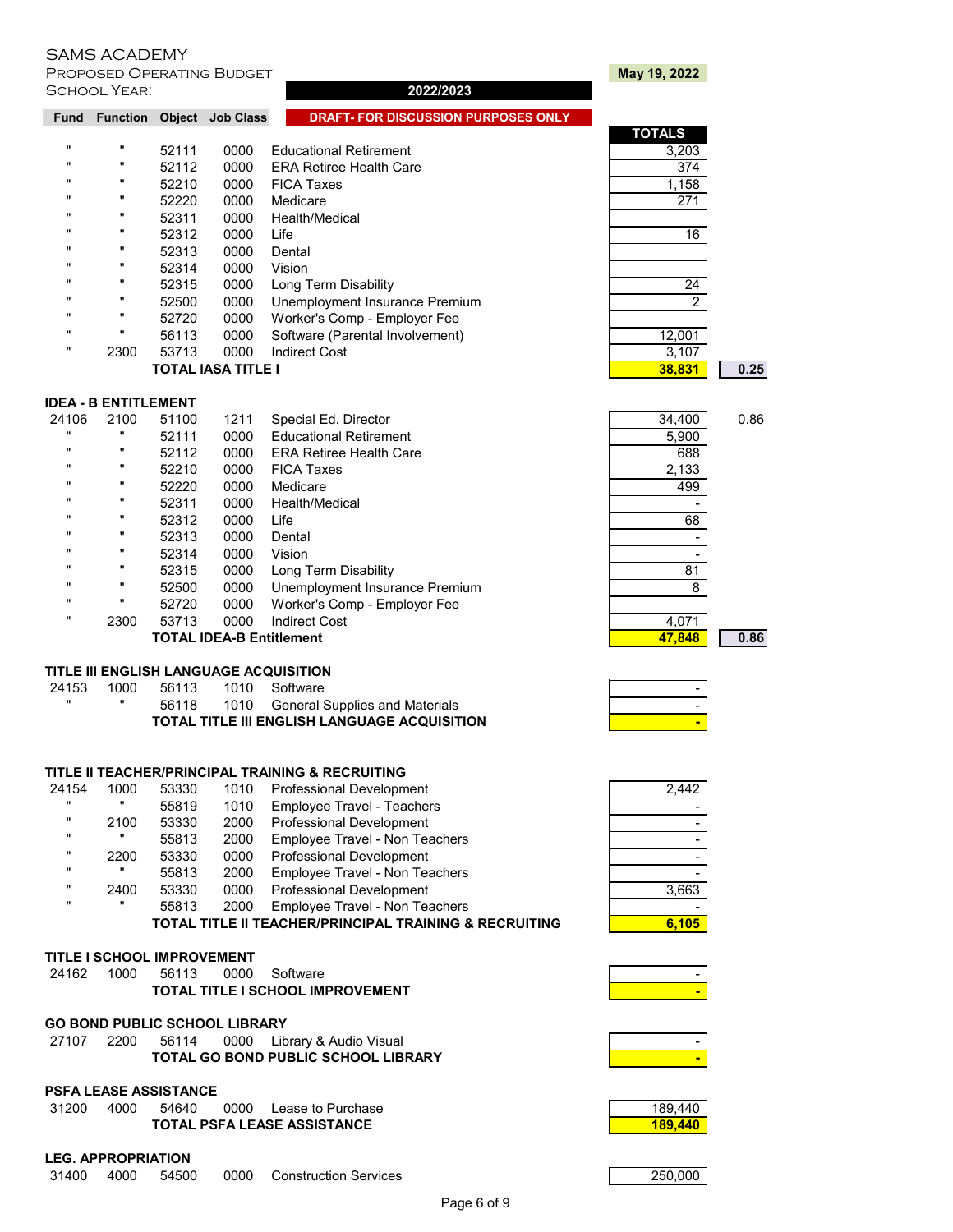| <b>Fund</b> | Function                          |       | <b>Object</b> Job Class                | <b>DRAFT- FOR DISCUSSION PURPOSES ONLY</b>         |                          |       |
|-------------|-----------------------------------|-------|----------------------------------------|----------------------------------------------------|--------------------------|-------|
|             |                                   |       |                                        | <b>TOTAL LEG. APPROPRIATION</b>                    | <b>TOTALS</b><br>250,000 |       |
|             |                                   |       |                                        |                                                    |                          |       |
|             | <b>CAPITAL IMPROVEMENTS HB-33</b> |       |                                        |                                                    |                          |       |
| 31600       | 2300                              | 53712 | 0000                                   | County Tax Collections Cost                        | 3,164                    |       |
| 31600       | 4000                              | 54500 | 0000                                   | <b>Construction Services</b>                       |                          |       |
| 31600       | 4000                              | 54640 | 0000                                   | Lease to Purchase                                  | 207,180                  |       |
| 31600       | 4000                              | 57332 | 0000                                   | Fixed Assets (\$5,000 or more)                     |                          |       |
| 31600       | 4000                              | 57332 | 0000                                   | Supply Assets (\$5,000 or less)                    |                          |       |
|             |                                   |       |                                        | <b>TOTAL CAPITAL IMPROVEMENTS HB-33</b>            | 210,344                  |       |
|             |                                   |       |                                        | CAPITAL IMPROVEMENTS SB-9 STATE MATCH              |                          |       |
| 31700       | 4000                              | 57332 | 0000                                   | Supply Assets (\$5,000 or less)                    |                          |       |
|             |                                   |       |                                        | <b>TOTAL CAPITAL IMPROVEMENTS SB-9 STATE MATCH</b> |                          |       |
|             |                                   |       | <b>CAPITAL IMPROVEMENTS SB-9 LOCAL</b> |                                                    |                          |       |
| 31701       | 2300                              | 53712 | 0000                                   | <b>County Tax Collection Costs</b>                 | 1,625                    |       |
| 31701       | 4000                              | 54315 | 0000                                   | Maintenance & Repair-Bldg/Grounds/Equipment (SB-9) |                          |       |
| 31701       | 4000                              | 54500 | 0000                                   | <b>Construction Services</b>                       | 200,000                  |       |
| 31701       | 4000                              | 56119 | 0000                                   | <b>Supply Assets</b>                               | 100,000                  |       |
| 31701       | 4000                              | 57200 | 0000                                   | <b>Buildings Purchase</b>                          | 81,685                   |       |
|             |                                   |       |                                        | <b>TOTAL CAPITAL IMPROVEMENTS SB-9 LOCAL</b>       | 383,310                  |       |
|             |                                   |       |                                        | <b>TOTAL EXPENDITURES</b>                          | 4,534,131                | 19.30 |

**BUDGET SURPLUS (DEFICIT)** and the set of the set of the set of the set of the set of the set of the set of the set of the set of the set of the set of the set of the set of the set of the set of the set of the set of the

| 3,164   |
|---------|
|         |
| 207,180 |
|         |
|         |
| 210.344 |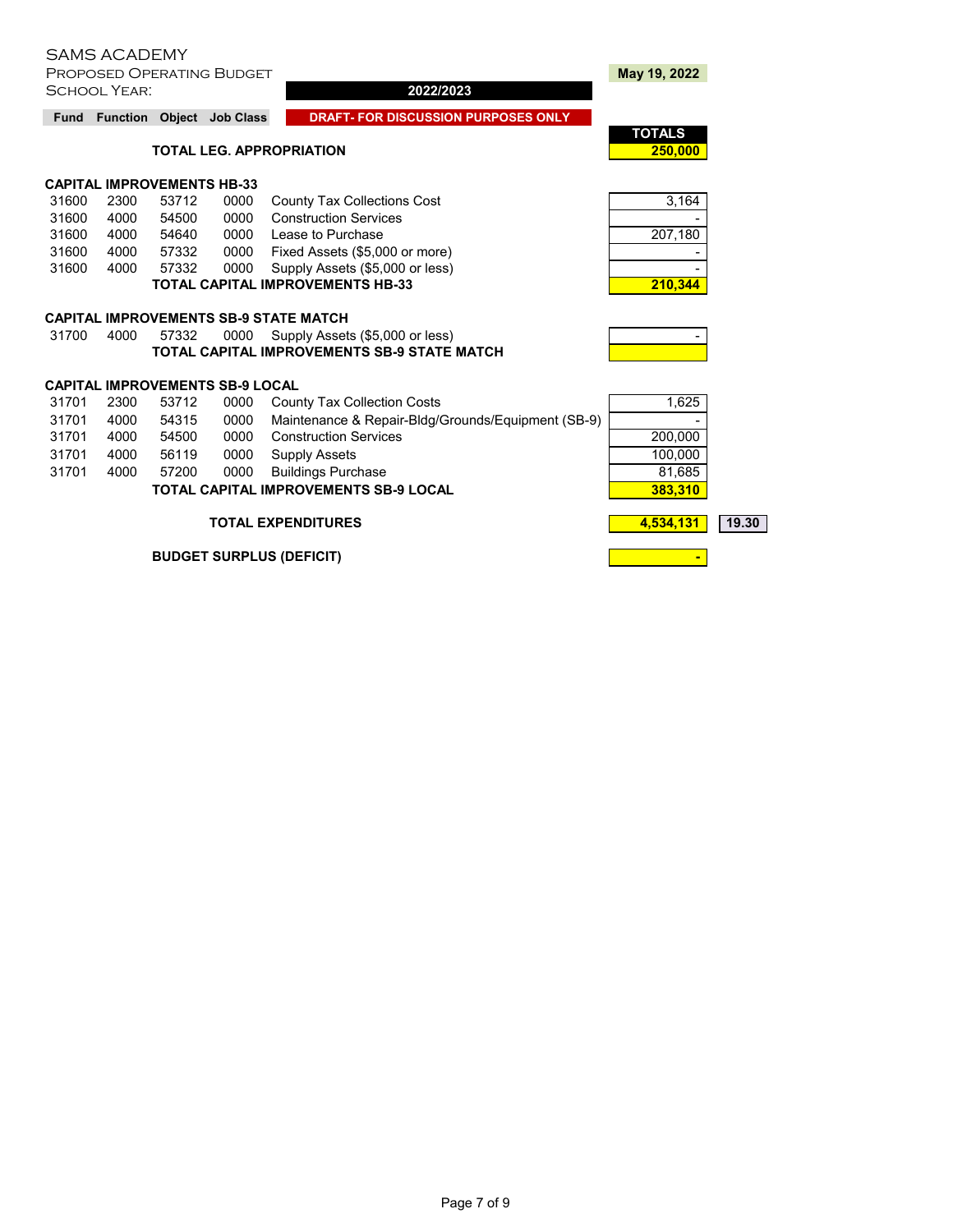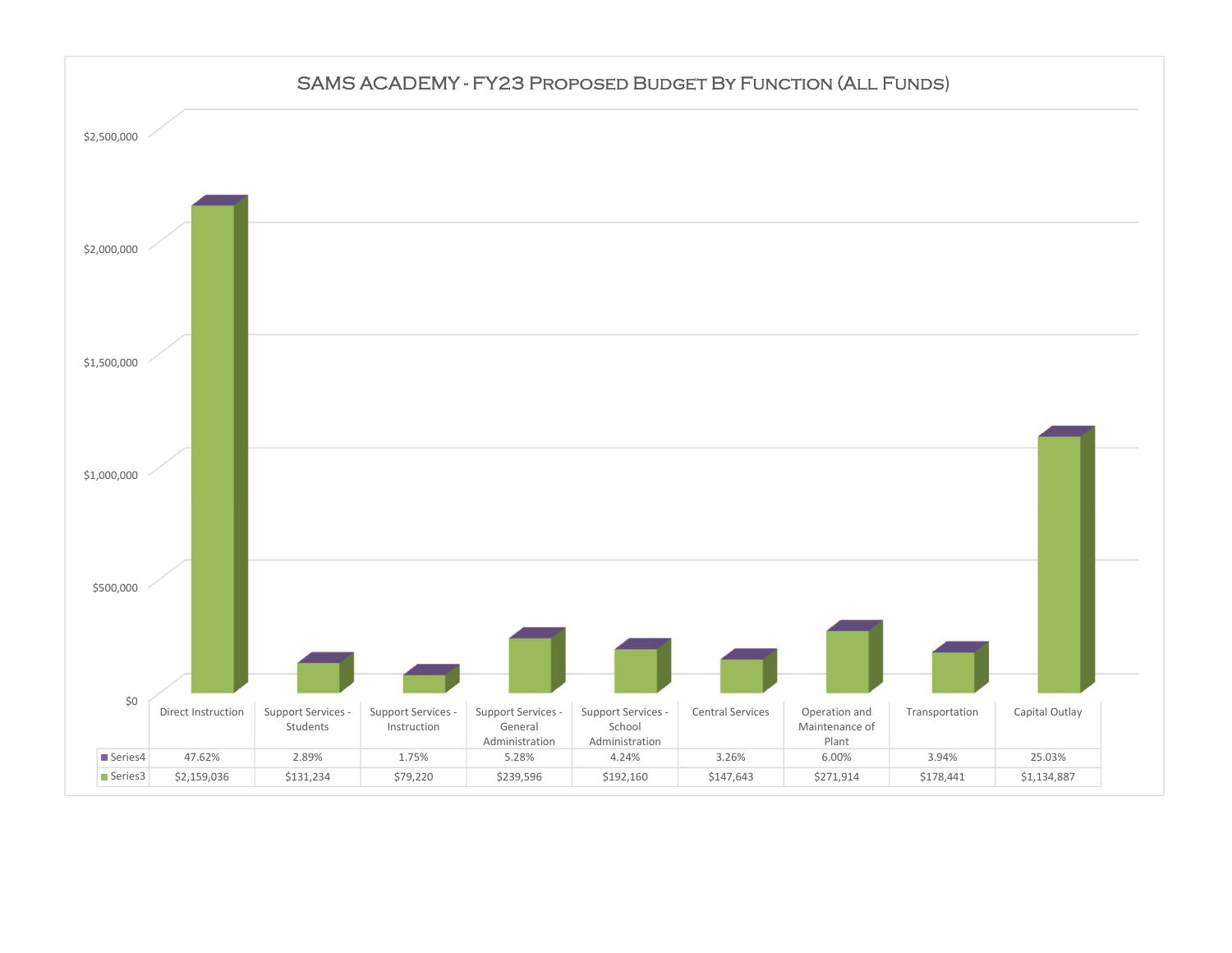